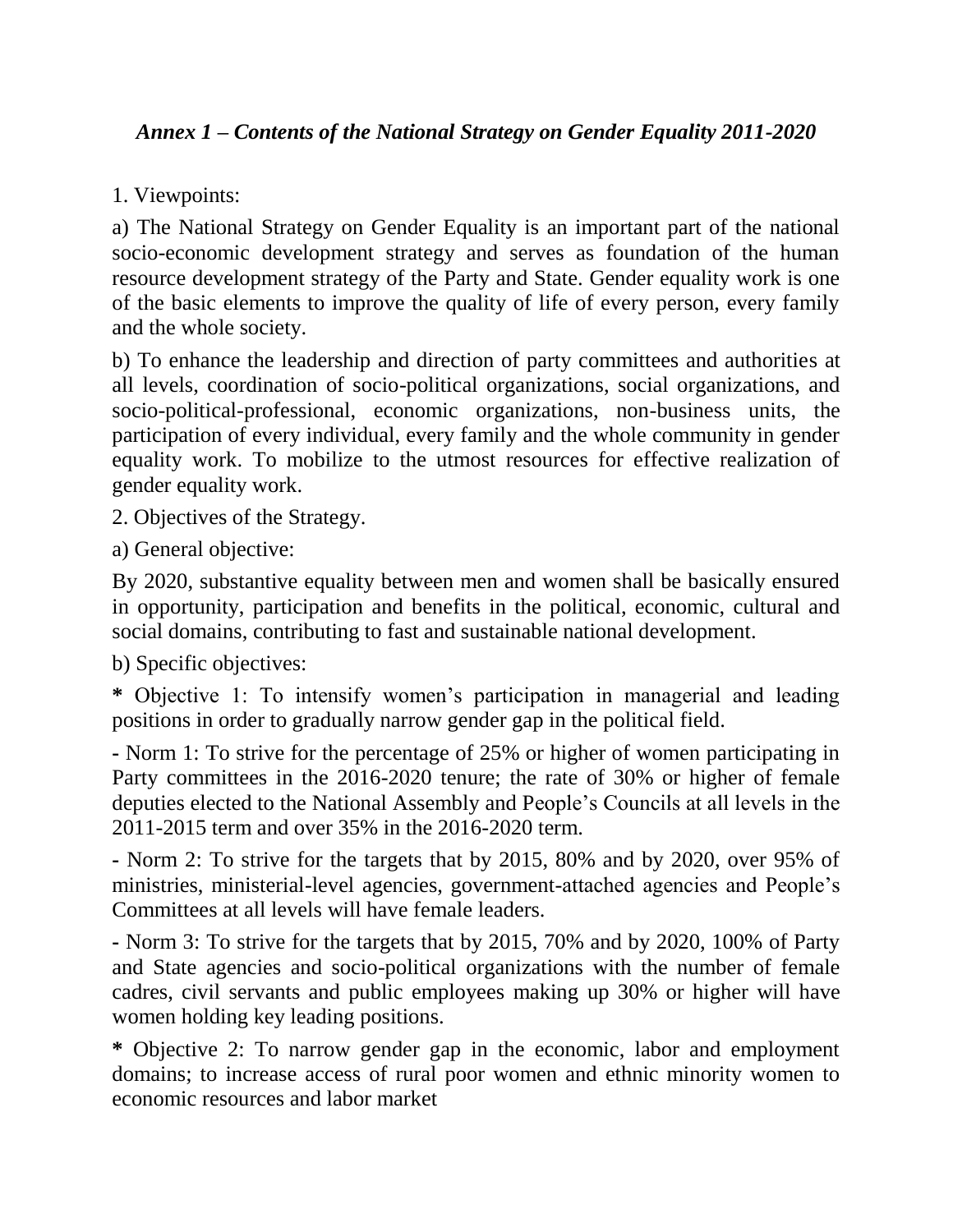**-** Norm 1: Annually, at least 40% of the total number of people given new jobs will be assured for each sex (male and female).

**-** Norm 2: The rate of female entrepreneurs will reach 30% by 2015 and 35% or higher by 2020.

**-** Norm 3: The rate of female rural laborers who are aged under 45 and vocationally trained will reach 25% by 2015 and 50% by 2020.

**-** Norm 4: The rate of poor female laborers in rural areas or ethnic minority regions who wish to borrow preferential capital from employment or poverty reduction programs and official credit sources will reach 80% by 2015 and 100% by 2020.

**\*** Objective 3: To raise the quality of female human resources, gradually ensure equal participation in the education and training between men and women.

**-** Norm 1: The rate of literate men and women aged between 15 and 40 in remote, ethnic minority and extreme difficulty-hit regions will reach 90% by 2015 and 95% by 2020.

- Norm 2: The percentage of women holding master degree will reach 40% by 2015 and 50% by 2020. The percentage of women holding doctorate degree will reach 20% by 2015 and 25% by 2020.

**\*** Objective 4: To ensure gender equality in access to and benefit from healthcare services

**-** Norm 1: The gender ratio at birth will not exceed 113 male infants/100 female infants by 2015 and 115) 100 by 2020.

**-** Norm 2: To reduce the maternal mortality rate to 58.3/100,000 live births by 2015 and below 52/100,000 live births by 2020.

**-** Norm 3: To raise the percentage of pregnant women having access to services of medical care and prevention of mother-to-child HIV transmission to 40% by 2015 and 50% by 2020 as compared to 2010.

**-** Norm 4: To reduce the abortion rate to 27/100 live births by 2015 and below 25/100 by 2020.

**\*** Objective 5: To ensure gender equality in the cultural and information domain

**-** Norm 1: Cultural and information products with gender prejudice will be reduced by 60% by 2015 and 80% by 2020. To increase the broadcasting time volume of specialized programs and sections and the volume of products on gender equality propaganda and education.

**-** Norm 2: 90% by 2015 and 100% by 2020 of central and local radio and television stations will have specialized programs and sections to raise public awareness about gender equality.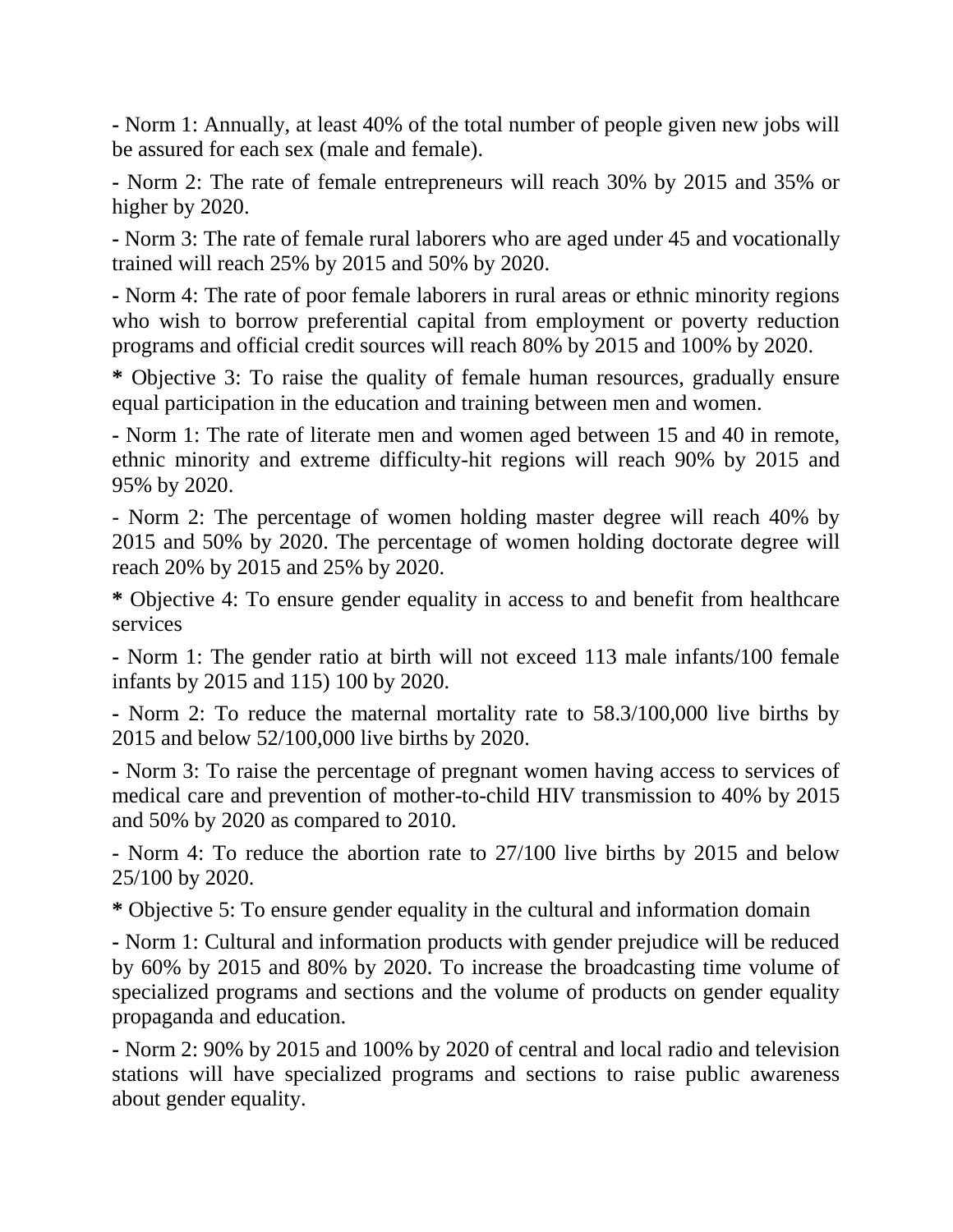**\*** Objective 6: To ensure gender equality in family life, gradually eliminating gender-based violence

**-** Norm 1: To curtail women's time of involvement in household duties by two times by 2015 and 1.5 times by 2020 as compared to men's.

**-** Norm 2: The rate of detected domestic violence victims rendered with legal and health counseling, support and care at domestic violence victim-assisting establishments is expected to reach 40% by 2015 and 50% by 2020. The rate of detected domestic violence perpetrator counseling at domestic violence counseling establishments will reach 70% by 2015 and 85% by 2020.

**-** Norm 3: By 2015, 100% of human trafficking victims will return through handover and rescue, and 100% of such victims who return by themselves and are detected will be entitled to support and community integration services.

**\*** Objective 7: To enhance capacity of gender equality state management

**-** Norm 1: 80% by 2015 and 100% by 2020 of legal drafts will be determined as having contents related to gender equality or gender inequality or discrimination.

**-** Norm 2: By 2015, 100% of members of the committees for drafting or teams for editing legal documents with contents related to gender equality or gender inequality or discrimination will be trained in gender knowledge, analysis and incorporation.

- Norm 3: By 2015, provinces and centrally-governed cities will have adequate gender equality cadres; and establish a line-up of collaborators and volunteers participating in gender-equality and women's advancement activities.

**-** Norm 4: By 2015, 100% of gender equality and women's advancement cadres at all levels and in all sectors will be professionally trained at least once.

3**.** Major solutions to realize the strategy

a) General solutions:

**-** To enhance the leadership, direction and inspection of gender equality work by Party committees and authorities at all levels. To raise capacity of State management over gender equality. To perfect the system of policies and laws on gender equality. To integrate gender equality into legal drafts with contents in relation to gender equality or gender inequality or discrimination. To incorporate gender equality in the formulation and implementation of action programs or plans of ministries or sectors as well as socio-economic development strategies, planning and plans of localities. To increase the inspection and evaluation of the implementation of the law on gender equality. To build an inter-sector coordination mechanism for the effective realization of gender equality.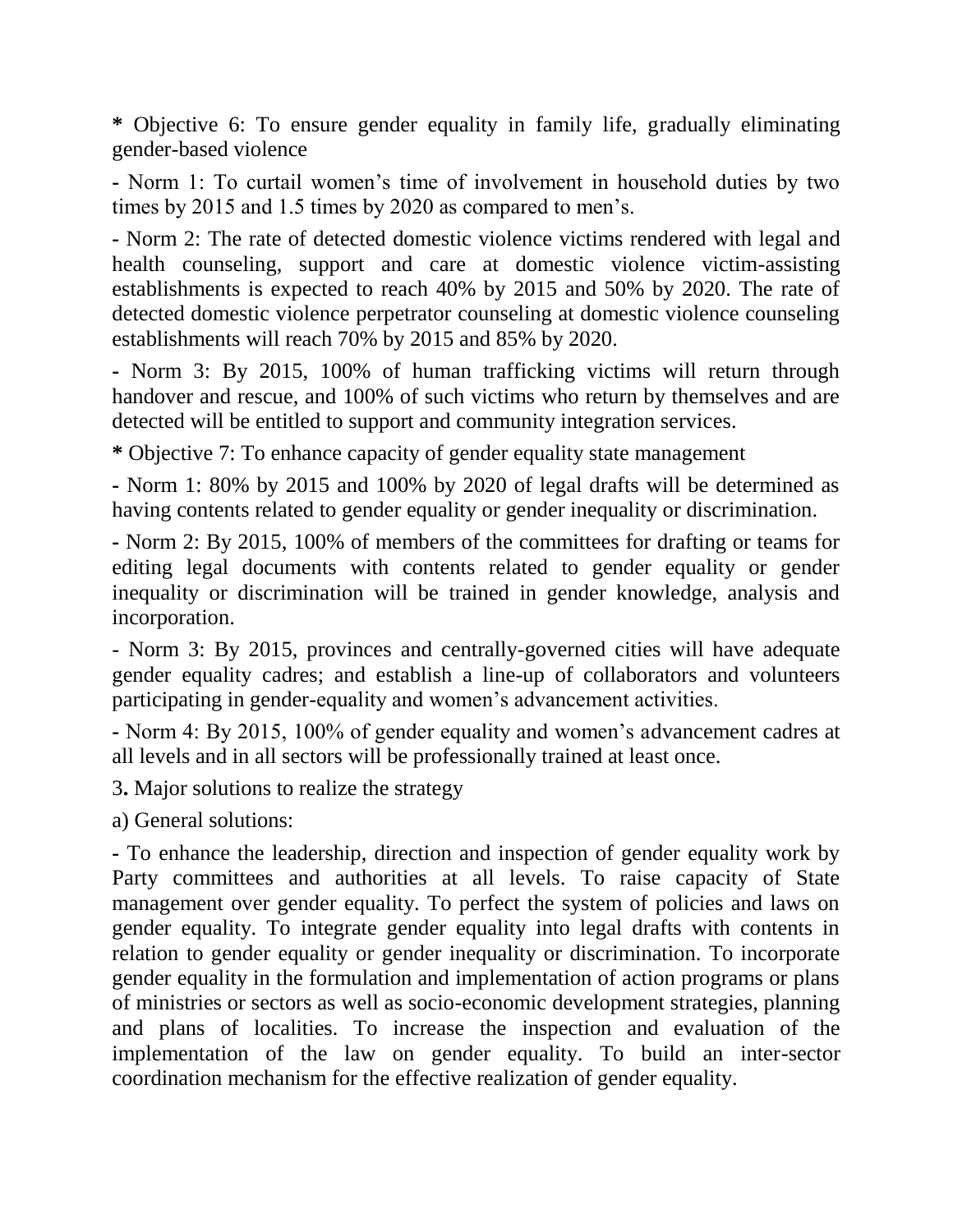**-** To strongly accelerate information, popularization and education in order to raise the awareness of cadres, civil servants, public employees, laborers and people about gender equality.

**-** To design and implement the national program on gender equality in the 2011- 2015 and 2016-2020 periods to assist ministries, sectors and localities in dealing with key matters of gender equality.

**-** To develop systems of quality services in order to advocate women-men equality in opportunity, participation and benefits in various aspects of the social life. To intensify the socialization and inter-sectoral coordination in organizing gender equality-related activities.

**-** To mobilize and efficiently use financial resources for gender equality work; to spend State budget for gender equality work according to current State budget decentralization; to prioritize resources for sectors, regions and areas with gender inequality or high risk of gender inequality, rural areas, poor regions and mountainous areas where backward customs and practices still exist, as well as ethnic minority regions.

**-** To promote research into gender equality in various aspects. To build a database of gender equality to serve gender equality research and policy-making. To formulate a set of indicators to supervise and evaluate the implementation of the Gender Equality Law.

**-** To boost multilateral and bilateral international cooperation on gender equality.

b) Specific solutions:

**\*** Solutions for achieving Objective 1:

**-** To review the Party and the State's regulations on training, retraining, promotion, appointment and retirement age ranges. To determine shortcomings and disadvantages against women when these regulations are implemented for further amendment and supplementation in line with the Gender Equality Law.

**-** To devise long-term planning on female managers and leaders with specific criteria and solutions for implementation.

**-** To enhance propagation on gender equality in the mass media so as to raise the awareness of women-related work, contributing to eliminating prejudices and improper perceptions of the roles of men and women in family and society. To diversify images of women with different roles and occupations.

**-** To strengthen the inspection and examination of the implementation of legal regulations on gender equality, primarily those on age ranges for training, retraining, promotion and appointment.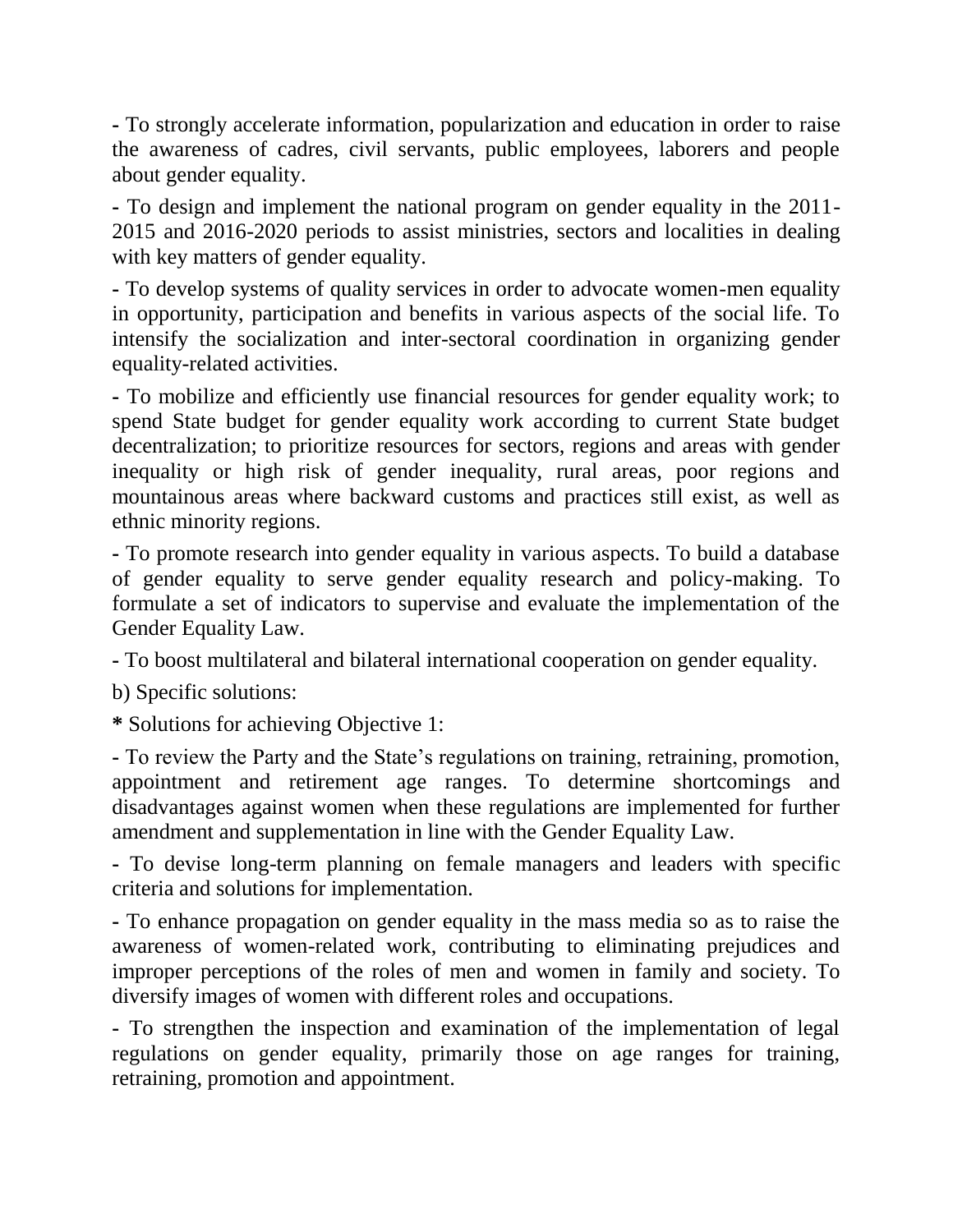**-** Ministries, sectors and localities will continue piloting examinations for recruitment of leading titles, then drawing experiences and initiatives in relation to lifting up the rate of female leaders and managers.

**-** To support the improvement of capacity for young female leaders through capacity building programs and projects.

**\*** Solutions for achieving Objective 2:

**-** To lower employment access expenses and job-seeking time for laborers through building a system of information on labor market, employment counselling and investment opportunities. To build gender-based databases on labor market and vocational training. To introduce specific measures to promote investment in providing truthful and updated information on labor market, investment market, financial market, etc.

**-** To continue improving policies and broaden types of social insurance beneficiaries, particularly new laborers; to implement measures to meet women and men's aspirations to participate in voluntary insurance and unemployment insurance, paying attention to vulnerable groups (migrant laborers, poor laborers in rural areas and ethnic minority regions).

**-** To ensure conditions for women to fully and equally access to economic resources (such as cultivation land, credit sources, market information, law and policy information) and enjoy equality in opportunity to participate in production and business.

**-** Vocational training policies and programs need to focus on rural areas and ethnic minority regions; attract more female laborers; improve job skills, ways of managing and developing handicraft and cottage industries, agricultural product processing, consumer goods production as well as developing production and daily-life services for rural residents. To design policies to support establishments providing vocational training for rural labor, especially those attracting many female laborers.

**-** To ensure that State-funded agricultural, fishery and forestry extension activities attract female trainees. To determine and achieve the targets on females in training for people in rural and outlying areas, ethnic minority regions, assisting them in technical applications in order to raise the quality and competitiveness of their agricultural and processed products.

**-** To enhance the implementation of policies towards female laborers with a view to ensuring efficiency and fairness in policies of vocational training, social insurance, labor protection and retirement regimes.

**\*** Solutions for achieving Objective 3: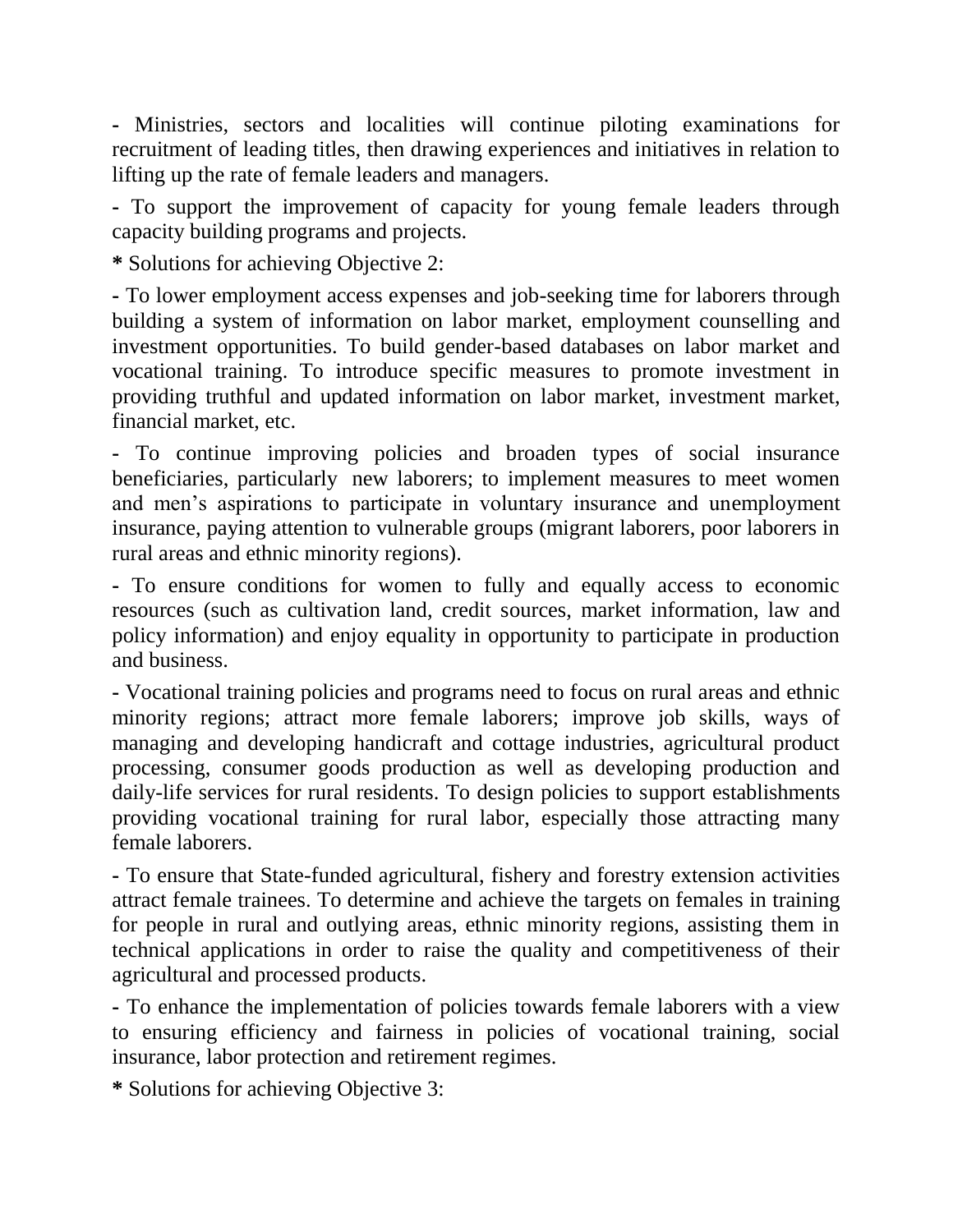**-** To incorporate gender equality content in the curricula of the national education system, especially at primary, junior and secondary education levels; in programs on State management training and advanced political theory training, aiming to raise the awareness of key leaders.

**-** To adopt peculiar policies for a number of target groups: Policies and programs on scholarships for girls and women pursuing study to improve their skills, especially policies to encourage girls and women in rural areas as well as ethnic minority areas; peculiar policies on preschool education in remote and disadvantaged regions; policies to attract male preschool and primary school teachers.

**-** To review and eliminate messages and images bearing gender prejudice in the current system of textbooks.

**-** To include gender matters in policies, programs and plans of the education sector; to develop gender- and nationality-based databases at all educational levels and grades.

**\*** Solutions for achieving Objective 4:

**-** To further provide reproductive and sexual healthcare services for women and men. Especially to provide flexible, accessible and free-of-charge reproductive healthcare services for women and men in ethnic minority areas.

**-** To expand networks of reproductive healthcare counseling for men. To step up the training of andrologists at provincial-level general hospitals.

**-** To intensify communication activities to raise the awareness of reproductive health and sexual health for women and men. To enhance men's participation in the implementation of family planning measures. To expand communication activities for minors about sexual health and safe contraception.

**-** To incorporate gender issues in policies, programs and plans of the health sector.

**\*** Solutions for achieving objective 5:

**-** To raise manufacturers' gender awareness of cultural and information products. To abolish gender bias messages and images in cultural and information products.

**-** To enhance sex education through mass media in diverse and flexible forms suitable to each targeted group and each region.

**-** To regularly monitor and inspect cultural and information activities and products from the gender perspective.

**\*** Solutions for achieving objective 6:

**-** To step up the building of families of culture (families meeting cultural standards), focusing on criteria of gender equality in families.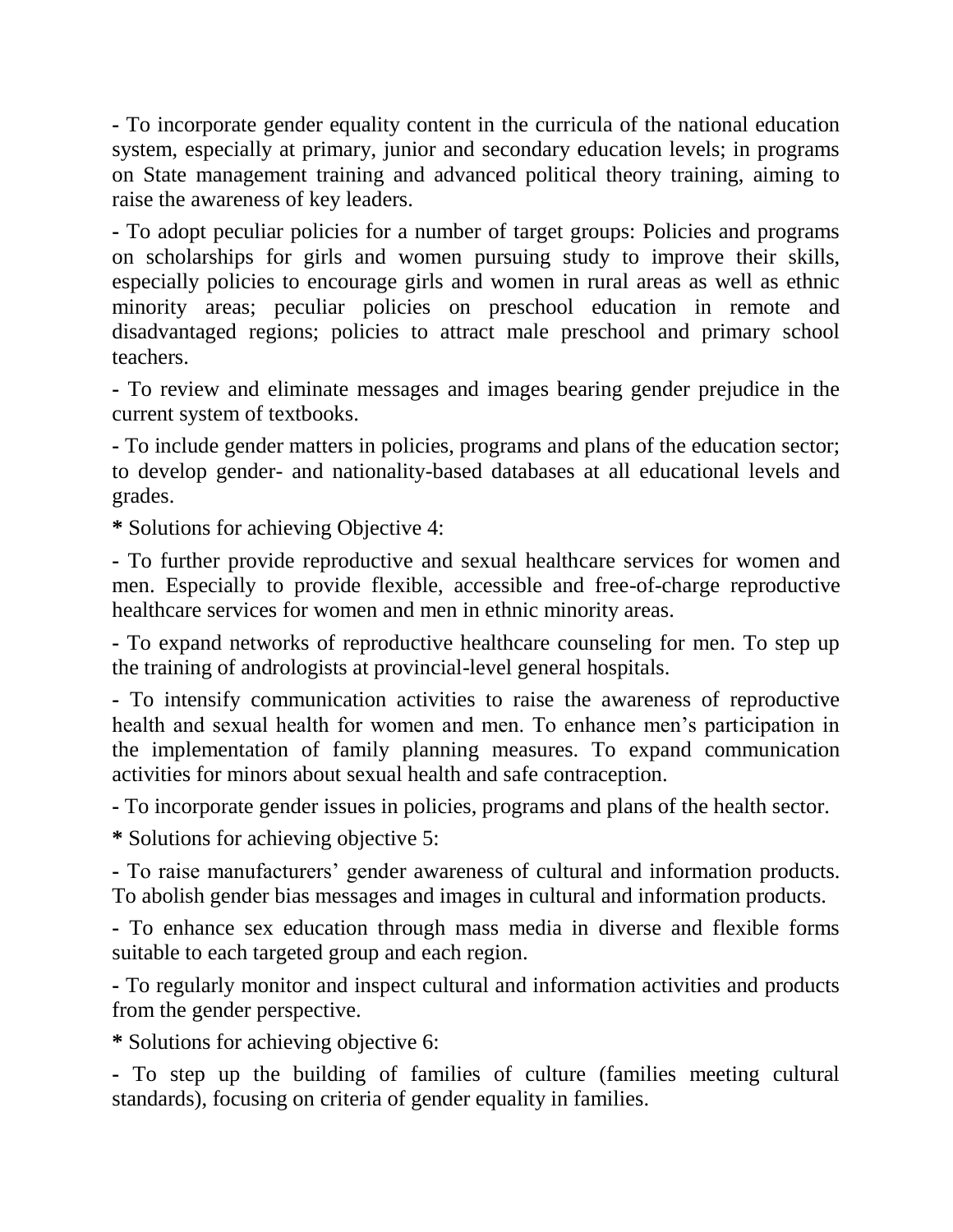**-** To attach importance to building models of clubs of happy, equal and violencefree families, luring men's active participation in such activities.

**-** To build and experiment gender-based violence and human trafficking prevention and control counseling and support models; to multiply successful models.

**\*** Solutions for achieving objective 7:

**-** To arrange sufficient gender equality cadres at all levels; to form a contingent of collaborators and volunteers participating in gender equality and women's advancement activities, especially in villages, hamlets and street quarters. To build up networks of gender experts in all domains of the social life.

**-** To foster gender analysis, assessment and incorporation skills for cadres and civil servants participating in making socio-economic development policies and plans. To organize training in gender, gender analysis and incorporation for members of committees and teams drafting legal documents in relation to gender equality or gender inequality or gender discrimination.

4. Strategy implementation stages:

a) Stage I (2011-2015):

**-** To increase the efficiency of State management over gender equality.

**-** To intensify popularization and education activities in order to raise awareness of gender equality.

**-** To organize activities of supporting and promoting the incorporation of gender issues in the formulation and implementation of policies, laws, programs and projects of ministries, sectors and localities.

**-** To organize activities in support of gender equality in a number of domains and regions having big gaps in gender equality.

**-** To build a number of exemplary gender equality models. To establish gender equality database; to formulate the set of indicators for supervising and evaluating the implementation of the Law on Gender Equality.

**-** To organize preliminary review and mid-term evaluation of the strategy implementation.

b) Stage II (2016-2020):

**-** On the basis of preliminary review and mid-term evaluation of the strategy implementation at Stage I (2011-2015), policies shall be modified and comprehensive measures shall be deployed to successfully achieve the objectives of the strategy. Resources shall be concentrated on hard activities in the implementation of the Stage I.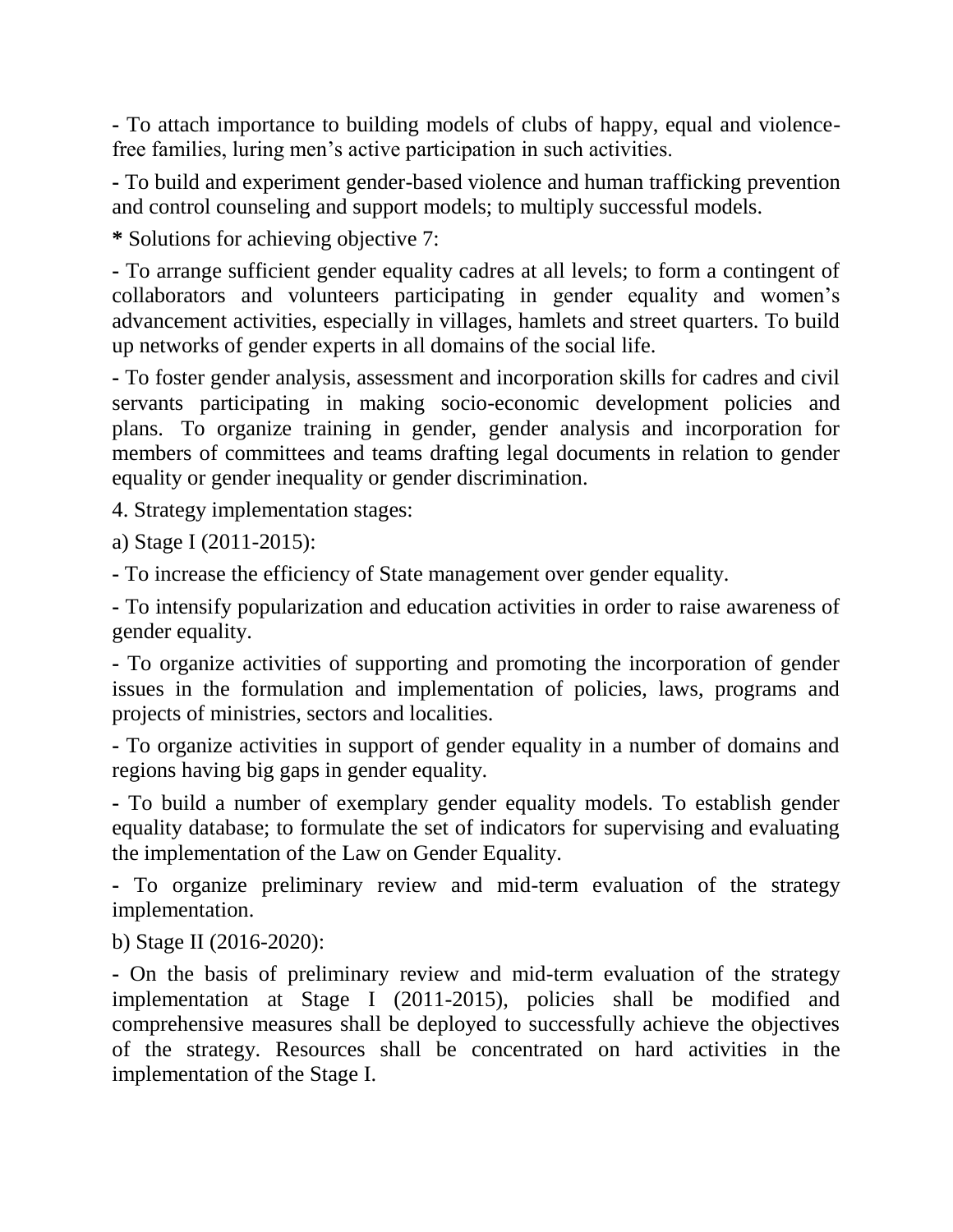**-** To widely develop good models and continue building new gender equality models.

**-** To efficiently tap and use databases on gender equality in policy-making.

**-** To strengthen the sharing of information, experiences, interesting innovations and effective models on gender equality.

**-** To conduct final review and evaluation of the Strategy implementation.

5**.** Projects under the strategy:

**-** Project on communication to raise the awareness of gender equality and and change gender equality behaviors.

- Project on raising capacity and effectiveness of State management over gender equality.

**-** Project on raising capacity for female deputies of the National Assembly and People's Councils all levels, managers and leaders at all levels; female candidates to the National Assembly or People's Councils at all levels in the 2016-2020 tenure, and potential female cadres expected for future promotion.

**-** Project to support the realization of gender equality in domains, sectors, regions and localities having inequality or high risk of gender inequality.

**-** Project to support the formulation and development of gender equality advisory and assistance services.

## **\* Organization of the strategy implementation**

*Under Decision 2351/QD-TTg, the following ministries and agencies shall be responsible for deploying the Strategy:*

1. The Ministry of Labor, Invalids and Social Affairs shall be responsible for, in coordination with the Ministry of Planning and Investment, the Ministry of Finance, relevant ministries and sectors, the Women's Union Central Committee and socio-political organizations and provincial-level People's Committees in, organizing the strategy implementation nationwide, ensuring close association with relevant strategies implemented by other ministries or sectors; formulate and submit to the Prime Minister for approval the national program on gender equality in the 2011-2015 and 2016-2020 periods; formulate and organize the implementation of annual plans on gender equality in line with this Strategy and the 2011-2020 Strategy on socio-economic development; review for amendment or supplementation according to competence or proposal on amendment or supplementation to competent agencies laws and policies in accordance with the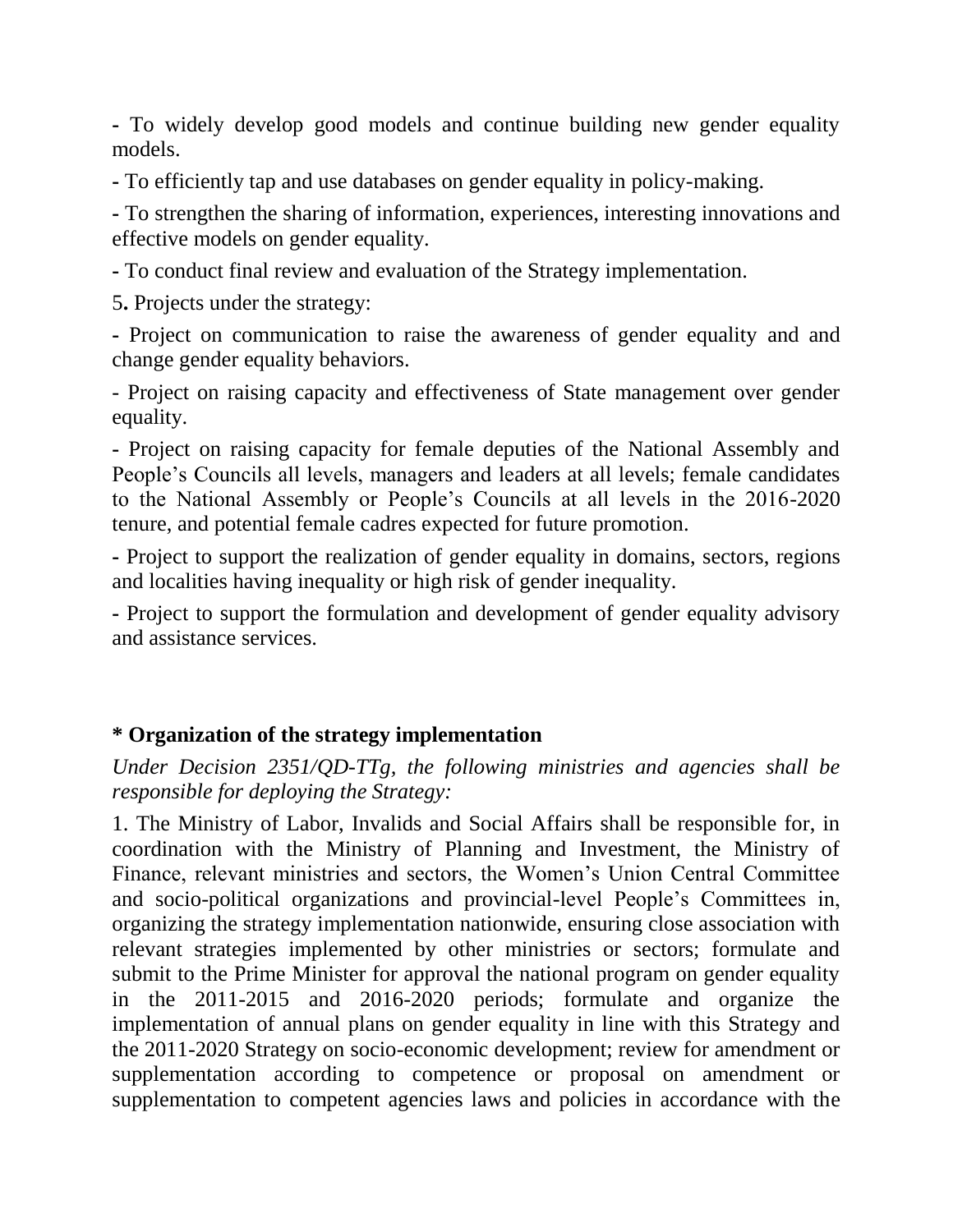gender equality principles; guide, inspect and review the deployment of the Strategy and periodically report it to the Prime Minister; conduct a preliminary review at the end of 2015 and the final review of the Strategy realization at the end of 2020.

2. The Ministry of Planning and Investment shall be responsible for, in collaboration with the Ministry of Finance, the Ministry of Labor, Invalids and Social Affairs and relevant ministries and sectors in, mobilizing official development assistance (ODA) sources for gender equality programs and projects; incorporate gender equality objectives and targets into annual and five-year socioeconomic development plans at the national level; guide the inclusion of gender equality objectives and targets in the formulation and evaluation of results of achievement of objectives and targets in socio-economic development strategies, planning and plans of sectors or localities.

3. The Ministry of Finance shall be responsible for, in coordination with the Ministry of Planning and Investment in, allocating budget funds, based on the State budget capacity, for implementation of gender equality programs and projects after they are approved; guide, inspect and examine the use of funds for the implementation of the approved programs and projects in accordance with the Law on the State Budget and relevant laws.

4. The Ministry of Justice shall be responsible for, in collaboration with the Ministry of Labor, Invalids and Social Affairs as well as relevant ministries and sectors in, assessing the inclusion of gender equality issues in the making of legal documents related to gender equality or gender inequality or discrimination within the scope of regulation of such documents.

5. The Ministry of Home Affairs shall be responsible for, in collaboration with the Ministry of Labor, Invalids and Social Affairs, Women's Union Central Committee and relevant bodies in, formulating and submitting to the Government for promulgation, guidance and implementation of regulations on planning and creation of female cadre sources and female percentages for appointment to positions in State agencies; review and propose competent bodies to amend, supplement, guide, and organize the implementation of, regulations on age ranges for appointment, training and retraining of female cadres, civil servants and public employees; guide ministries, sectors, provinces and centrally-governed cities in desiging annual plans on the payroll of civil servants for gender equality activities; assign the gender equality civil servant payroll after it is approved by the Prime Minister; and include gender and gender equality knowledge into the training of cadres, civil servants and public employees.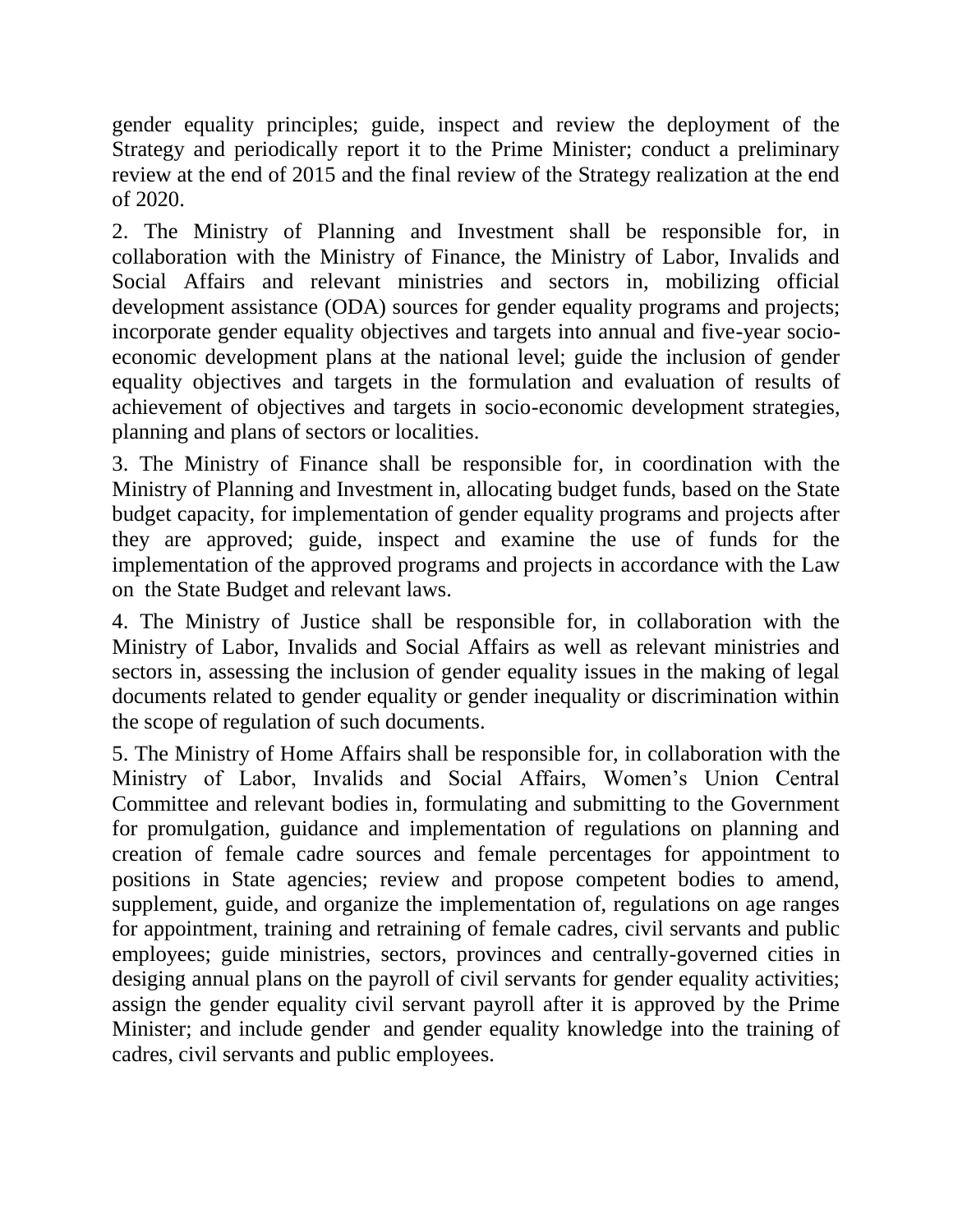6**.** The Ministry of Health shall be responsible for, in collaboration with the Ministry of Labor, War Invalids and Social Affairs, relevant ministries and sectors, Women's Union Central Committee and provincial-level People's Committees in, organizing the implementation of the 2011-2020 Strategy on population and reproductive health after it is approved; and step up propagation on warning and active control and removal of profound causes of gender imbalance among infants.

7. The Ministry of Education and Training shall be responsible for, in collaboration with relevant ministries and sectors in, organizing the implementation of the 2011-2020 educational development Strategy after it is approved; implement the contents of gender, sex, reproductive health and gender equality education for pupils and students; train teachers and lecturers in gender, sex, reproductive health and gender equality; and incorporate gender equality issues in sectoral development planning and plans.

8**.** The Ministry of Information and Communications shall be responsible for, in collaboration with the Ministry of Labor, Invalids and Social Affairs in, further guiding and directing mass media agencies in boosting and renewing activities of communication and education in the Party's guideline and the State's laws on gender equality; strengthen inspections and examinations of activities of information, press and publication (including publishing, printing, distribution of publications), Internet information on gender equality and related to gender equality; and strictly handle acts of publishing publications and information products with gender bias contents.

9. The Ministry of Culture, Sports and Tourism shall be responsible for, in collaboration with the Ministry of Labor, Invalids and Social Affairs, relevant ministries and sectors, Women's Union Central Committee and provincial-level People's Committees in, organizing the implementation of the 2011-2020 Strategy on Vietnamese family development after it is approved; work out and conduct intervention activities to prevent and control domestic violence; include gender equality content into cultural institutions towards abundant, equal, progressive, happy and sustainable families with few children.

10. The Ministry of Public Security shall be responsible for, in collaboration with relevant ministries and sectors in, figuring out and conducting activities to prevent and control human trafficking.

11. The Ministry of Science and Technology shall be responsible for, in collaboration with the Ministry of Labor, Invalids and Social Affairs in, outlining and directing scientific research into gender equality.

12. The Nationality Committee shall be responsible for, in collaboration with the Ministry of Labor, Invalids and Social Affairs and relevant ministries and sectors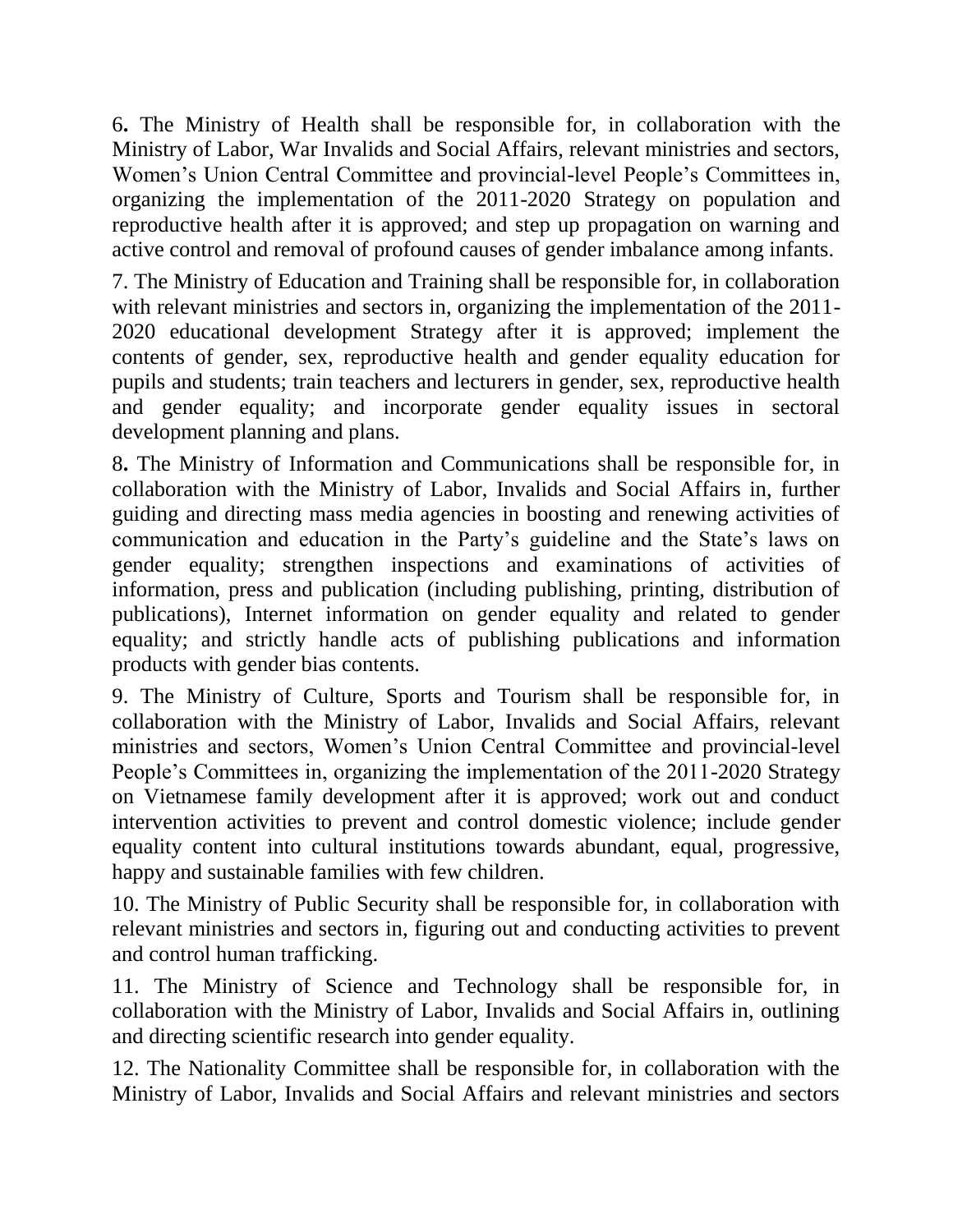in, organizing the propagation, dissemination, education and mobilization for the implementation of gender equality policy and law for ethnic minority people; formulate and submit to competent agencies for promulgation, guidance and implementation of peculiar policies in support of gender equality activities in remote, ethnic minority areas and regions with exceptional socio-economic difficulties; and mobilize ethnic minority people to promote their fine traditions, customs and practices for achieving the gender equality objectives.

13. The Viet Nam News Agency, the Voice of Viet Nam, Viet Nam Television and other mass media agencies shall increase the broadcasting time volumes or number of articles on, and raise the quality of propagation on gender equality in their programs, special pages or columns.

14. Ministries, ministerial-level agencies and Governmental bodies shall, within the scope of their assigned functions and tasks, participate in the Strategy implementation; formulate and organize the implementation of annual and fiveyear action plans for the Strategy implementation; accelerate inter-sector coordination, especially in the inclusion of gender equality issues into planning and policymaking work; and inspect and evaluate the Strategy implementation in their ministries or agencies.

15. Provincial-level People's Committees shall organize the implementation of the Strategy in their localities under the guidance of the Ministry of Labor, Invalids and Social Affairs as well as functional ministries and sectors; formulate and realize annual and five-year action plans on gender equality in line with the 2011- 2020 national Strategy on gender equality and local socio-economic development plans in the same period; promote the creativeness and activeness in mobilizing resources for the Strategy implementation; incorporate the effective implementation of this Strategy into other relevant strategies in localities; arrange adequate gender equality cadres, civil servants and public employees in localities; boost inter-sector coordination, especially in the incorporation of gender equality issues into the formulation of local socio-economic development policies; regularly inspect the strategy implementation in localities; implement the regime of annual reporting on the strategy implementation in localities in line with the current regulations.

16. The Viet Nam Fatherland Front Central Committee, Viet Nam Women's Union Central Committee and their respective member organizations shall organize the implementation of the Strategy within the scope of their respective functions and tasks; to step up propagation and education in order to raise the awareness about gender equality in their respective organizations; to participate in the formulation of policies and laws on, and in the State management of, gender equality; to participate in supervising the implementation of law on gender equality; to study